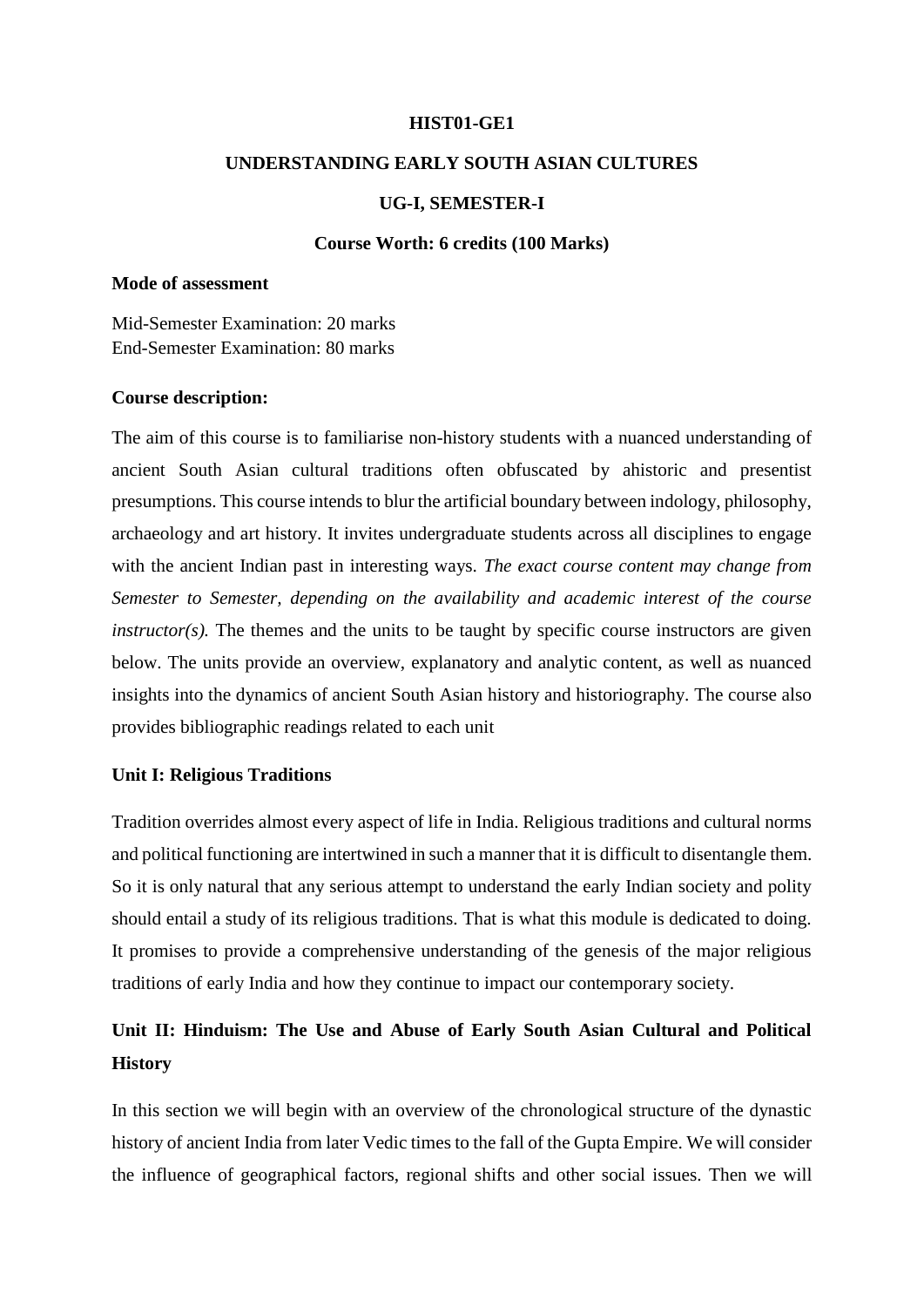examinationine some aspects of ancient Indian society and politics, which remain relevant even at present owing to their role in the identity formation of the Indian people.

## **Sub-Units:**

The Aryan Debate

Understanding soverignties and regional political-cultural traditions

Re-visiting the 'myth' of the Gupta 'golden age'.

**Unit III: Narrative Traditions:** This unit will introduce the students to a variety of oral and literary narrative texts and traditions, and highlight the complex interconnection between oral, literary, religious, poetic, historical and imaginative narrative traditions. It will include new modalities and analytic perspectives on readings and re-invocations of epic threads (the *Ramayana* and the *Mahaharata*), and consider how these impact, and have relevance for understanding specific strands of contemporary Indian cultures, politcs and everyday life.

## **Unit: IV: Heritage and History: Flows, Continuities and Contemporary Relevance**

This unit will explore avenues for understanding the ways in which tangible heritages in the form of monuments and objects, as well as intangible heritages of the mind travel (have travelled) across time and space. This theme is analysed with a view to seeing how heritage is selectively appropriated, memorialised, used, legitimised and valorised in tandem with shifting political and cultural matrices and patterns of quotidian life. It will also focus on 'cultural artifacts', as well as representations in art forms (paintings) which are an integral part of understanding the dynamics of historical heritages, objects, and sacred-secular architectural creations. A cultural artifact is any artifact or item that sheds light on the way a particular [historical] society lived, thought or otherwise expressed itself. The unit will focus on (1) genealogies of cultural artifacts, including the political, social and cultural milieu in which they came to be crafted; (2) intersections between the sacred and the secular reflected in such artifacts; and (3) their legacies for contemporary India.

## **Sub-themes:**

Sculpture: Mauryas, Sungas, the Gandhara and Mathura schools

Early Indian Temples: Historical evolution, types and accomplishment under the Guptas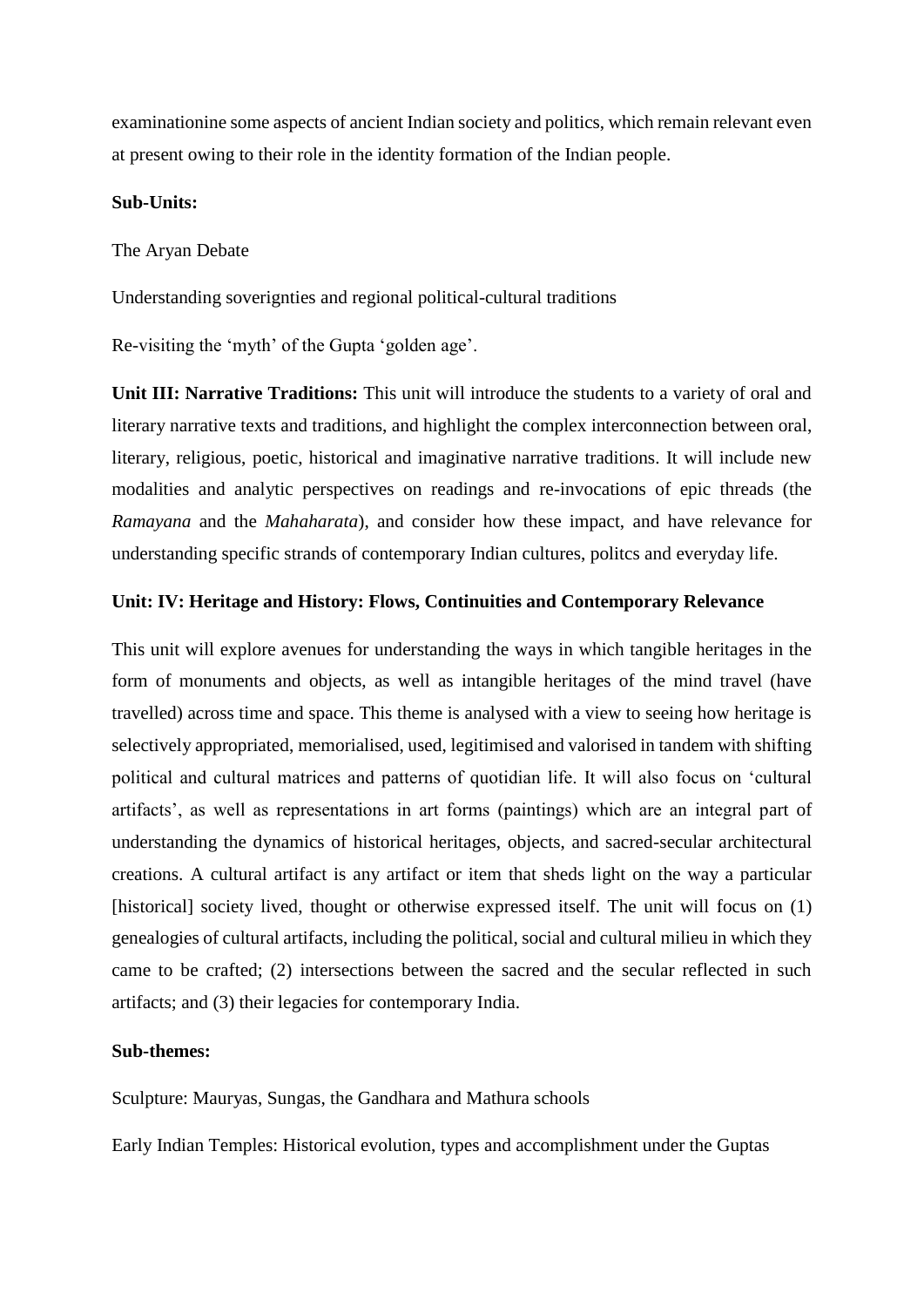Art in Ancient India: Sacred and Secular Portrayals

### **Essential Readings:**

Romila Thapar, *Early India* (New Delhi: Penguin & Allen Lane, 2002)

Upinder Singh, *A History of Ancient and Early Medieval India* (New Delhi: Pearson, 2007)

Romila Thapar, *Talking History: The Ramayana and the Mahaharata* (Delhi: Oxford University Press, 2018)

A.L. Basham, *The Wonder That Was India* (Volume 1) (London, 1954)

John Brockington*, "The Sanskrit Epics"*, in Gavin Flood (ed.), *[Blackwell Companion to](https://books.google.com/?id=qSfneQ0YYY8C&pg=PA116)  [Hinduism](https://books.google.com/?id=qSfneQ0YYY8C&pg=PA116)* (Oxford:Blackwell Publishing, 2003)

Thomas Trautmann, *Aryans and British India* (Delhi: Oxford University Press, India, 2005)

R.C.Majumdar (ed.), *The Vedic Age* (Bombay: Bharatiya Vidyabhavan, 1996)

D.N. Jha, *Ancient India in Historical Outline* (Delhi: Manohar, 2000)

Vinay Lal, *The History of History* (Delhi: Oxford University Press, 2003)

Julius Lipner, *Hindus: Their Religious Beliefs and Practices* (Library of Religious Beliefs and Practices) (Routledge, London and New York, 2010)

Gavin Flood, *An Introduction to Hinduism* (Camridge University Press, 2004)

G. D. Sontheimer, "Hinduism: The Five Components and Their Interactions", in G. D. Sontheimer and H. Kulke eds., *Hinduism Reconsidered* (Delhi, Manohar, 2001), pp. 305-324

Hirakawa, Akira (translated and edited by Paul Groner), *A History of Indian Buddhism: From Sakyamuni to Nagarjuna* (Asian studies at Hawaii) (Honolulu: University of Hawaii Press, 1990)

Burnouf, Eugene, *Introduction to the History of Indian Buddhism* (University of Chicago Press, 2015)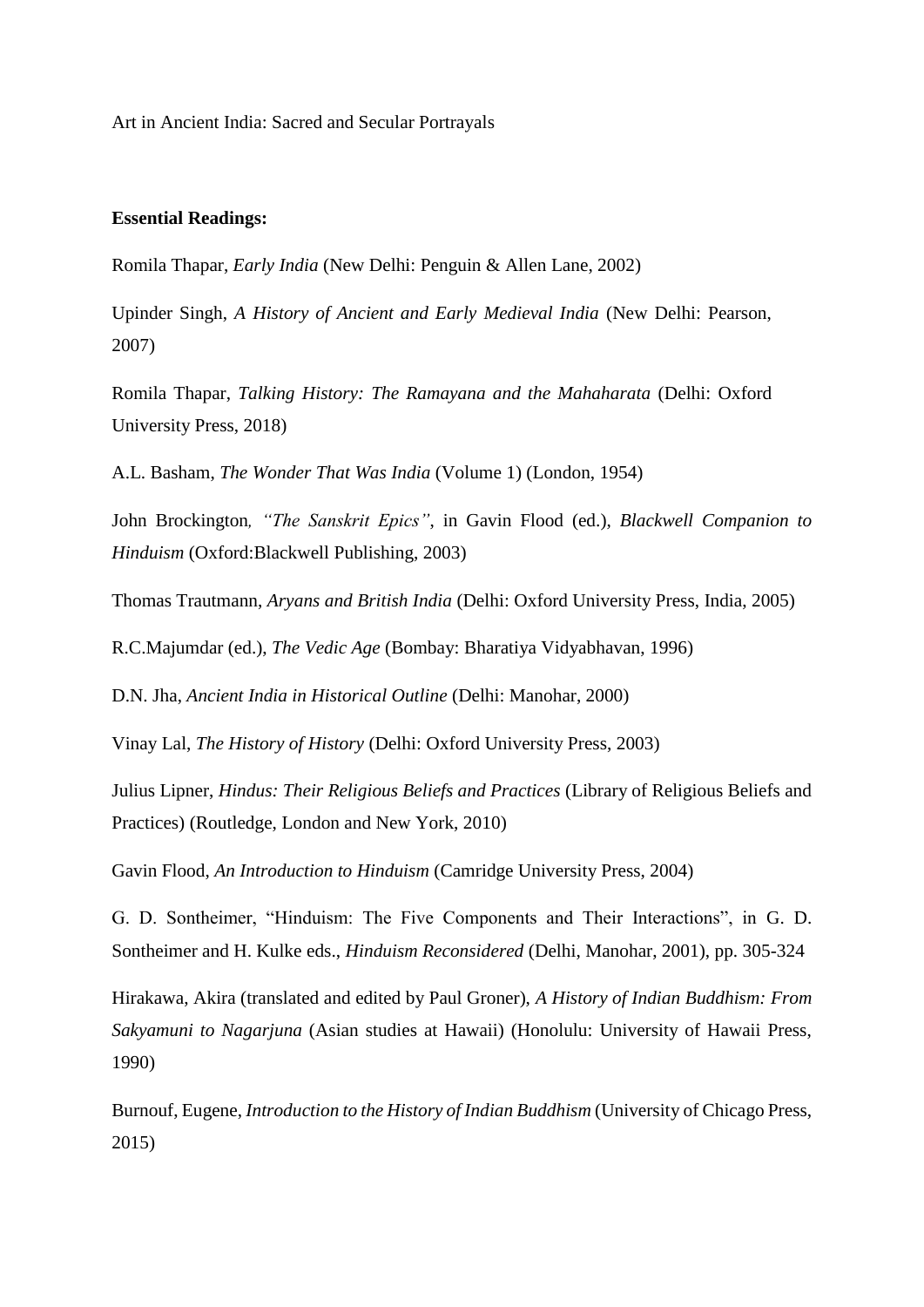Cort, John E., *Open Boundaries: Jain Communities and Cultures in Indian History* (SUNY Series in Hindu Studies) (State University of New York Press, 1998)

Bimal Matilal, "Krishna: In Defence of a Devious Divinity" in *The Collected Essays of B K Matilal: Ethics and Epics*, (ed.) Jonardan Ganeri (Delhi, 2002), pp. 91-108

Robert P. Goldman and Sally J. Sutherland Goldman, "Ramayana", in Sushil Mittal et al, *The Hindu World* (London: Routlege, 2014), 75-95

K. Ramanujan, "Three Hundred Ramayanas: Five Examinationples and Three thoughts on Translation" In Paula Richman ed., *Many Ramayanas: The Diversity of a Narrative Tradition in South Asia*, (Delhi, 1992), 22-49.

Shledon Pollock, "Ramayana and Political Imagination in India", *Journal of Asian Studies,*  Vol. 52, No.2, 1993: 261-297

James R Fritzgerald, "Mahabharata", in Sushil Mittal et al, *The Hindu World* (London: Routlege, 2014), 52-75

Velchuri N. Rao, "Purana", in Sushil Mittal et al, *The Hindu World* (London: Routledge, 2014), 97-117.

David Shulman, "Poets and Patrons in Tamil Literary Legend" in *The Wisdom of the Poets: Studies in Tamil Telegu and Sanskrit*, (Delhi, 2001), 63-102.

Susan L. Huntington, *The Art of Ancient India* (Weatherhill, 1985)

D. Lowenthal , *The Past is a Foreign Country* (Cambridge: Cambridge University Press, 1985)

Anne Eriksen, *From Antiquities to Heritage: Transformations of Cultural Memory* (Berghahn Books: 2016)

E. B. Havell, *Indian Architecture* (London, 1913) Chapter 1

Peter Harvey, ["The Symbolism of the Early Stūpa"](https://web.archive.org/web/20141210164545/http:/journals.ub.uni-heidelberg.de/index.php/jiabs/article/viewFile/8633/2540), *Journal of the International Association of Buddhist Studies*, Volume: 7 (2), 67-94 (1984)

Percy Brown, *Indian Architecture (Buddhist and Hindu Periods*), D. B. Taraporevals Sons & Co. Private Ltd., Bombay, 1959. Chapters 8, 9 13, 19 and 21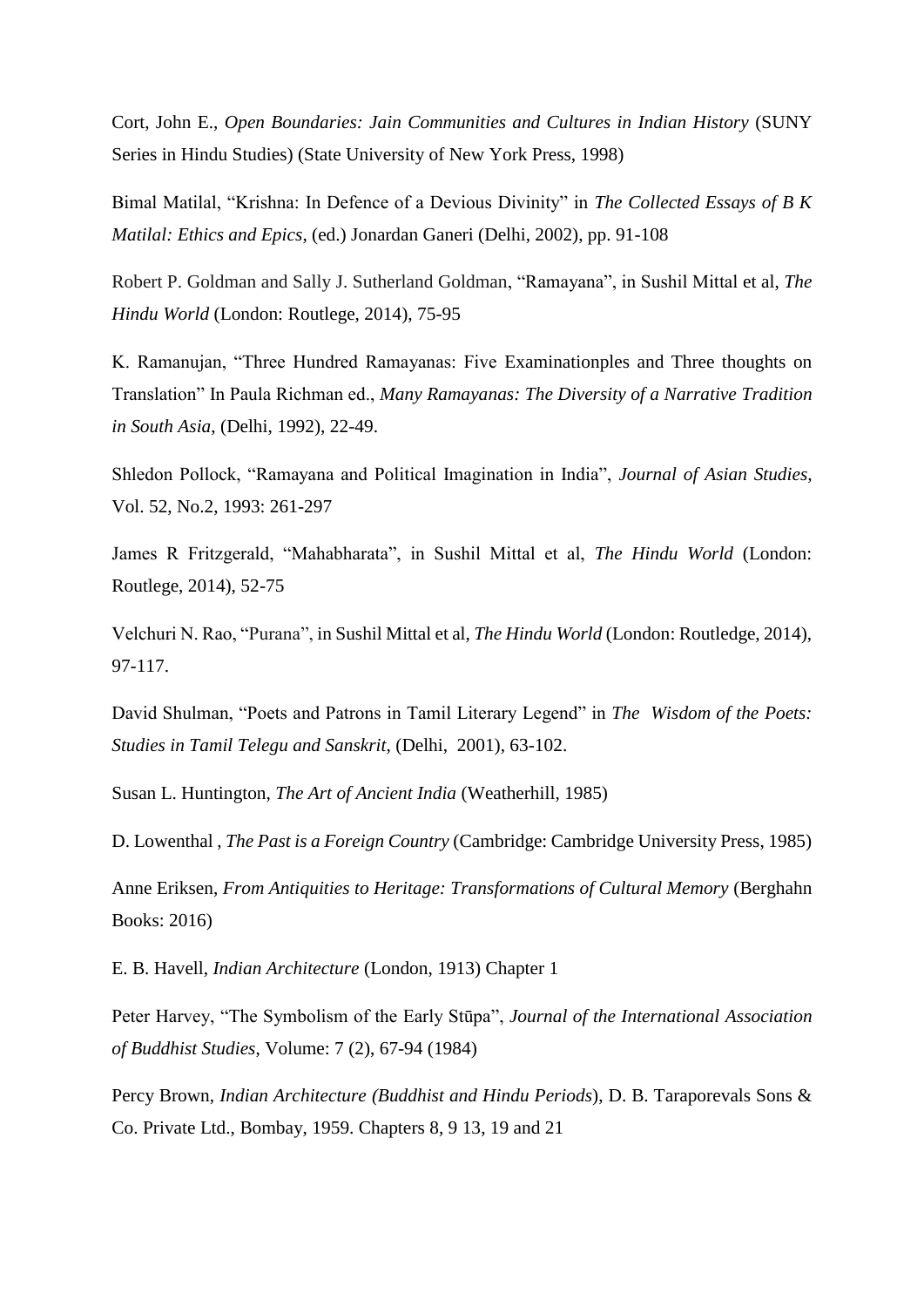Karl Khandalavala, *Indian Sculpture and Painting: An Introductory Study* (D. B. Taraporevala Sons and Co., Bombay, 1938)

Stella Kramrisch, *The Hindu Temples* (University of Calcutta, Calcutta, 1946)

James Fergusson, *The Rock Cut Temples of India* (John Murray: London, 1864)

Pramod Chandra, *Studies in Indian Temple Architecture* (American Institute of Indian Studies, New Delhi, 1975)

Krishna Deva, *Temples of North India* (National Book Trust, New Delhi, 1969)

George Michell, *The New Cambridge History of India, I:6- Architecture and Art of Southern India* (Cambridge: Cambridge University Press, 2008)

## **Suggested Readings**

A.K. Ramanujan, *Speaking of Shiva* (Harmondsworth, 1973), Introduction

Sanjeev Sanyal, *Land of the Seven Rivers* (Delhi: Penguin, 2012)

Rajesh Kochhar, *The Vedic People* (Hyderabad: Orient Longman, 2000)

David N. Lorenz, "Who Invented Hinduism?" *Comparative Studies in Society and History*, 1999, pp. 630-59.

A.K. Ramanujan, *Hymns for the Drowning* (Delhi, Penguin, 1993), pp. 4-6, 22-27, 54-57.

Laurie L. Patton, "Veda and Upanishad", in Sushil Mittal et al, *The Hindu World* (London: Routlege, 2014), 37-52

Iravati Karve, *Yuganta: The End of an Epoch* (Hyderabad, Disha Books, 1974)

Uma Chakravarty, "The World of Bhaktins in South Indian Tradition – The Body and Beyond" *Manushi*, 50-2, 1982, pp. 18-29. Reprinted in Kumkum Roy (ed.), *Women in Early Indian Societies* (Delhi: Manohar, 1999) pp. 299-321

A.K. Ramanujan, *Folk Tales from India: A Selection of Oral Tales from 22 Languages* (New York, 1991), Introduction pp. xiii-xxxii

Romila Thapar, *Shakuntala: Text, Readings Histories* (Delhi: Kali for Women, 1999).